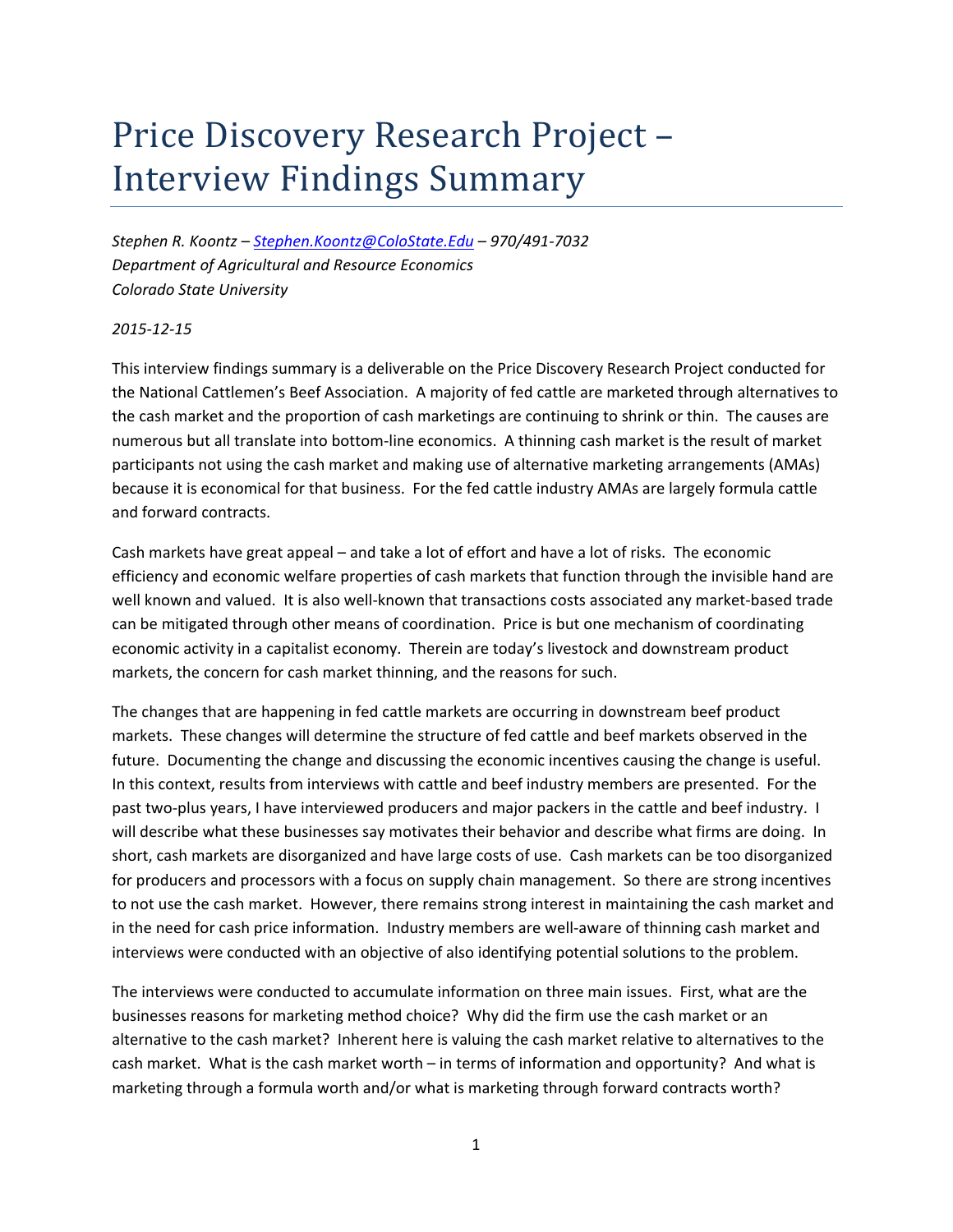Second, what is the impact of the thinning cash market on the business and on the marketplace? What are the interviewee's perceptions? Thin markets research also assumes some parameters to make the assessment of how-thin-is-too-thin and those interviewed were asked their perceptions of those parameters – as well as an independent assessment of the functioning of fed cattle markets. Third, participants in the interviews were asked about acceptability of some proposed solutions to thin markets problem. Participants were asked about the acceptability of possible industry level changes and were asked what individual businesses were doing to specifically address the issue.

Participating in the cash market is not free – free markets are not free – as there are costs associated with using them. Using cash markets consumes scarce resources. Discussions with cattle feeding industry members reveal that the opportunity costs of participating in the cash market are high. Making use of formulas or forward contracts reduces these costs. In short, fed cattle are marketed in a timelier manner so that animal performance is improved and cattle feeding enterprises are also more efficient in operations. Fed cattle also have a known buyer and may have market price risk well‐managed. Cash markets can be relatively disorderly.

There are also risks associated with participating in the cash market – and all risks can be thought of and converted into cost measurements. The main risk from participating in cash markets is the risk that the cattle will not be marketed in the most optimal week or in the predicted week. Larger cattle feeding enterprises communicated this and small cattle feeding enterprises communicated this. Packers communicated similar perceived risks. The predictable flows of AMA cattle and the additional communication in the AMA marketing process allow for improved scheduling of packing plant operations. This improved efficiency translates into reduced costs. Likewise, program cattle – and cattle associated with brand marketing or value‐added – tend to be marketed through AMAs. Cattle feeding enterprises and packing enterprises count on the prices for these value‐added beef products to be tied to the underlying cattle and beef market and not due entirely to the relative supply and demand balances of the program cattle.

### **Fed Cattle Marketing Institutions and Trends**

Formula trades of fed cattle have become the most prevalent marketing method that is an alternative to the negotiated cash market. Formula transactions are transactions valued using prices discovered by individuals not involved in the transaction. Formulas have historically used plant‐average prices (the formula cattle are valued at a base price that is the same as packer paid on all other cash transactions), USDA AMS regional prices (the formula cattle are valued at a base price that is the same as all packers in the region paid on cash transactions), averages of regional prices, and the national average price. It is difficult to find a formula that is based on live cattle futures prices or the downstream wholesale boxed beef composite value but there are examples. In addition, with the thinning cash trade then formulas may use averages of or changes in neighboring region prices. Most formulas have head‐minimum requirements for a reported price to be used as a base. This base price is what is first reported by AMS. Formula transactions then have to stand premiums and discounts. Almost all formulas pay premiums and access discounts for higher and lower quality carcasses. There is a final reporting of the net value of formula transactions by AMS that reflects this post-slaughter information.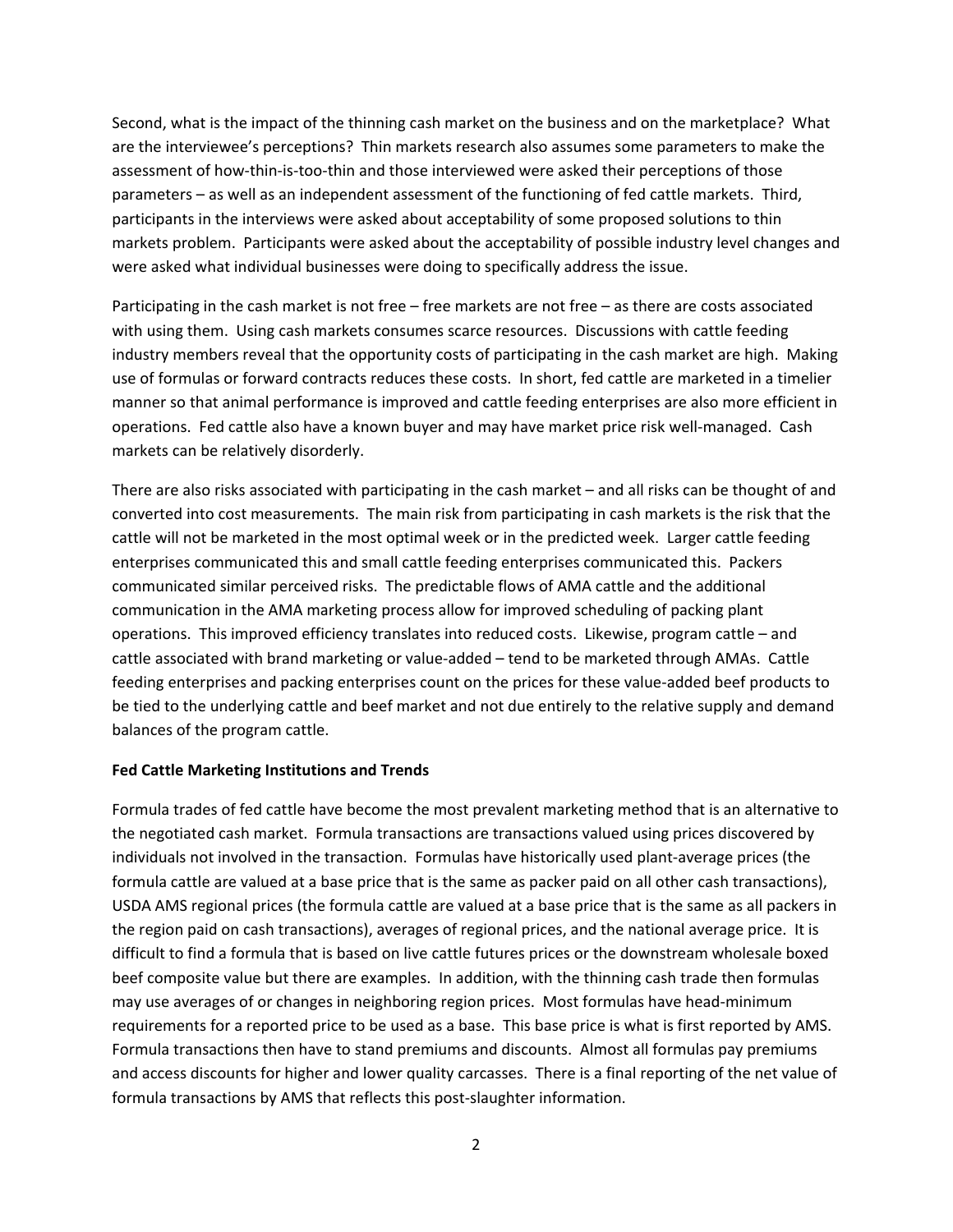Formula trades do no price discovery and make use of the information provided, and resources expended elsewhere, on prices discovered by others. Formula trades use both base prices and premiums and discounts discovered through other means. Formula trades are approximately 60% of fed cattle transactions in all the major cattle feeding – and price reporting – states. The negotiated cash trade is about 25% and the balance is forward contracts. In the USDA AMS reporting region of Texas, New Mexico and Oklahoma, formula trade is 90% of the transactions. With less than 10% of the volume of trade in the negotiated cash market then it is unlikely that TX‐OK‐NM, a historically important cattle feeding region, will contribute much to price discovery for fed cattle. This is a substantial change – but something which has happened in hog markets. There is no cash hog market outside of the Iowa and Southern Minnesota region. And it is a trend in the beef product markets as well. A significant volume of trade in beef products is transitioning to being valued through formula arrangements.

Contrasting regions, the following is observed in Kansas, Nebraska, and Iowa along with the Texas region. Kansas is on a similar path with Texas. While Texas was always a region that made heavy use of formula methods, the move to substantial formula use within Kansas is more recent. Further, more forward contract cattle are observed and more variation in forward contract cattle is observed in Kansas. Feeding and packing businesses that procure in Kansas do more forward contracting. The recent increases in reported forward contracting with the Texas region and Kansas likely include some of the basis bid and ask that transitions into the cash window. Nebraska shows a modest increased use in formulas. Iowa displays no clear trends or shifts. The norther regions use traditional cash markets and forward contracts. There are some increases in formula use in Nebraska but that method is not predominant. It is likely that the substance of price discovery with the U.S. cattle feeding regions has shifted away from the southern plains to the northern plains.

### **Interview Findings**

For the thin markets project, I interviewed individuals that represent over 60 firms. Three of the four major packers where interviewed and this included personnel in procurement and management. Large formula operations were interviewed as were operations that extensively forward contracted. Large and small negotiated cash market operations were interviewed. Many of the individuals represented multiple feeding entities, some were active in industry associations, and all were asked to identify the information that they provided that was unique to their operation or that which was representative of the industry as they understood it – the idea here was to leverage contacts. Several individuals that negotiated cash trade for their business also marketed cattle for a network of other feeding operations. Confidentiality was promised to interview participants. Many interviews where coordinated through state cattlemen's associations: individuals were sought that would be forthcoming, representative, which were thoughtful and innovative, and important to that region. Much discussion was reinforced across participants. And in many cases these interviewees were individuals from large long‐term businesses.

Formulas have the following structure. The cattle feeding organization contacts the beef packer to schedule anticipated marketings at least two-to-three weeks in the future. Often there is longer term coordination of marketings – and procurement. The packer has the choice of day of the week for pen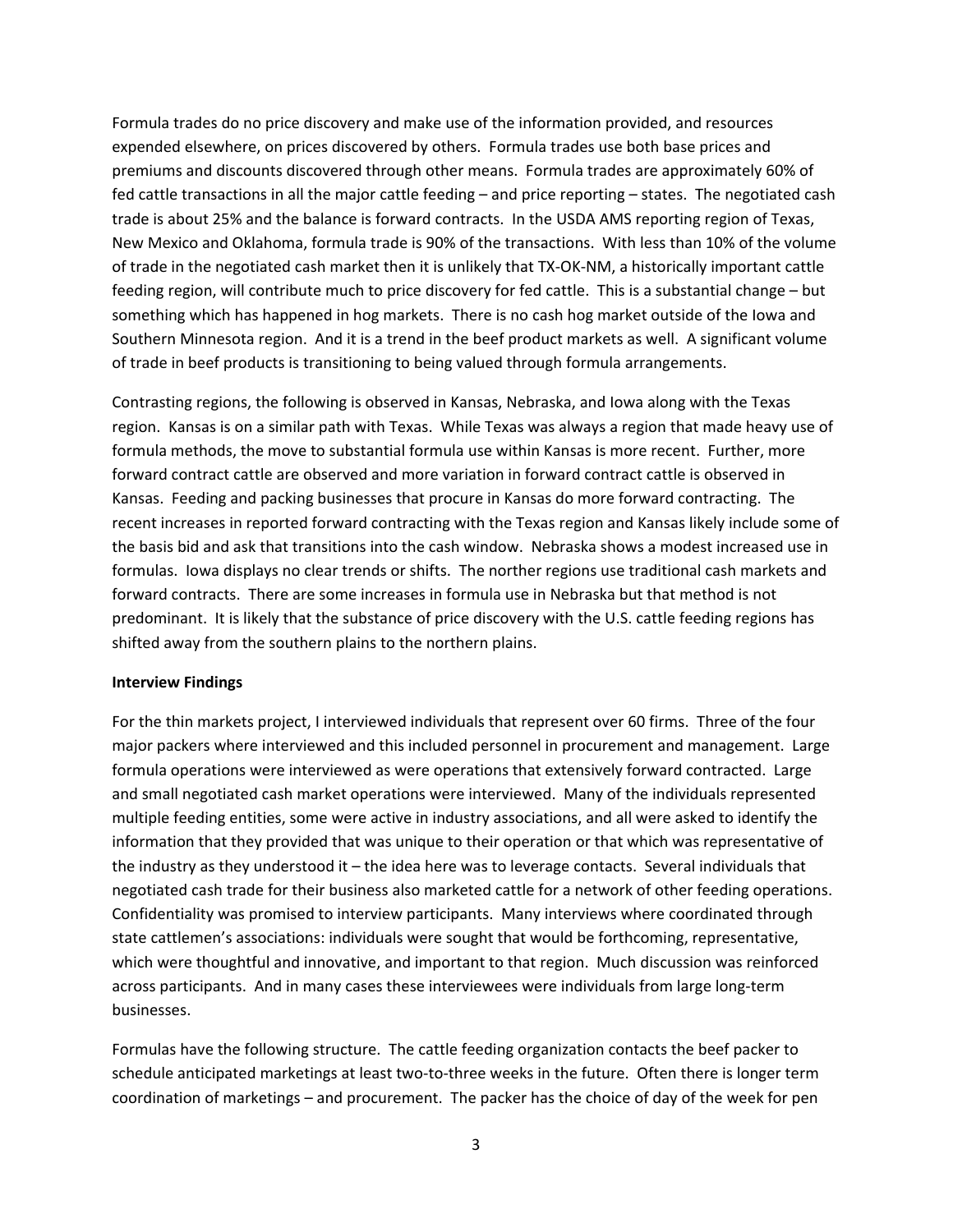slaughter. Feedlots have essentially all, and packers have little-to-no, control over the marketing decision. In this sense the idea of formula cattle as being "captive supplies" is incorrect. Formula transactions are paid a base price and then there are meat quality premiums and discounts that are faced by the cattle owner after the cattle are slaughtered. The packer may or may not own a share of the cattle in the transaction. In the past, packers have provided some level of financing which translated into partial ownership but this is currently less prevalent. Nonetheless, formulas can and are constructed to create risk and return for the packer in terms of animal performance. There is communication between the cattle feeder and packer in these relationships but it is not price related. The packer agrees to pay "the market" and the cattle feeder agrees to receive "the market". Then there are premiums and discounts for good and poor cattle management. The communication is about anticipated future availability of animals. Formula feeders communicate expected marketings and change that information as animals do better or worse during the feeding period – which is largely determined by animal potential, nutrition – or the feeding program – and weather. Packers use this information to manage the cash buy and forward sales of beef.

A conceptual difference within formulas that is not apparent in USDA AMS price reporting is long‐term versus short‐term formulas. Long‐term formulas are evergreen agreements between cattle feeding enterprises and beef packing enterprises. The arrangement developed so that the cattle feeding enterprise could implement supply chain management. The packer had a similar goal in terms of managing meat quality, slaughter and fabrication costs, and plant utilization. Frequently, the long-term arrangements were to develop supplies of particular production methods and develop a path to market consistent supplies of those products. In addition, formula cattle feeding enterprises have conducted extensive cost-cutting exercises. These exercises showed substantial innovation.

Short‐term formulas have no long‐term supply chain based relationship. They are most frequently used by a smaller packer or plant to procure high‐quality or pens with specific characteristics needed to satisfy marketing of program meat. For example, several packers have cattle breed based programs – for example, Angus – without formal long-run arrangements. The packer will often bid and the feeder will accept something like \$2.00/cwt over the USDA AMS regional market practical-top price. The buyer and seller are pricing the value of the pen characteristics relative to that market base. And because the total price is not negotiated the transaction is reported as a formula. These short-term formulas have been used extensively in the southern plains – and are emerging in the north. The appeal of these short-term arrangements was the ability to price any unique aspect of the pen and the ability to be paid or pay "the market price." Both cattle feeders and packers wanted the cattle sold and bought and both are concerned about discovering a market price that sets the market and does so at a disadvantage.

Practical top prices are likely used relatively frequently because fed cattle prices for a given week can be negatively skewed. Thus, a high base is used for most cattle formulas as opposed to the variety of bases – high, low, and middle – that are used with hogs. For example, the trading range for a given week and region may be \$152‐158/cwt with the majority of trade in \$156‐157/cwt and the weighted average being \$156.65/cwt. The practical top is then \$157/cwt. That is the price that would be reported for that type of formula trade the following week. (The \$2 over the market formula transaction of \$159 would be included in the weighted average price that is reported.) Then almost all formula transactions – live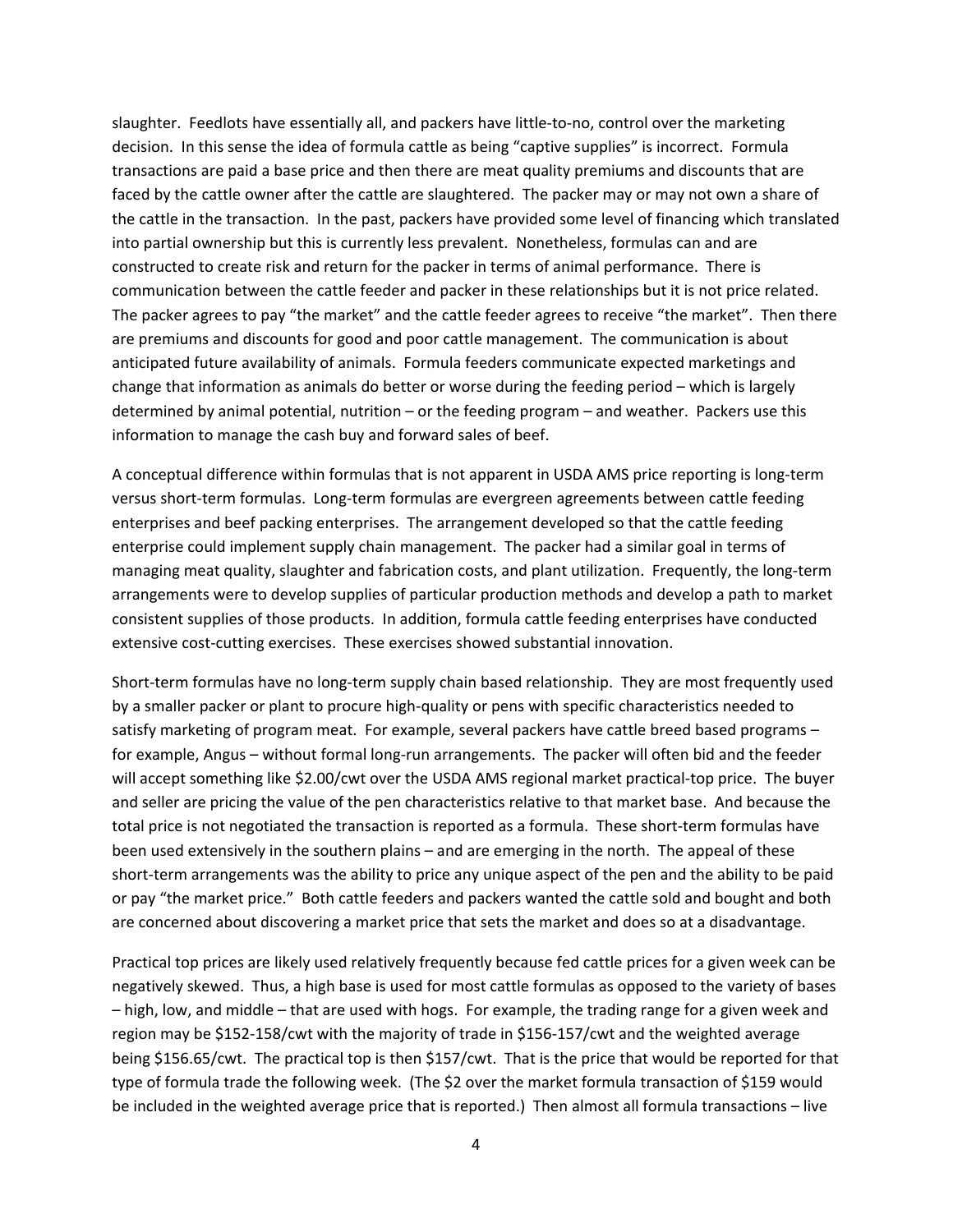weight or in-the-beef – have to stand for discounts and premiums. Long-term formulas appear to always face premiums and discounts whereas short-term may not. The beef characteristics underlying the premiums and discounts are almost entirely the standard USDA Quality Grade and USDA Yield Grade. Premiums and discounts prices may then be unique to the plant, packer, or may be based on USDA AMS reports. This net price is then provided in AMS net price reports. Longer‐term programs and formulas have then been designed to pay premiums to compensate for nonstandard and non‐USDA‐ graded practices such as beef tenderness protocols, natural protocols, cut size and yield protocols, and other retail programs.

There are a variety of examples of formula arrangements where cattle feeder owns a portion of the meat. Some of these arrangements have persistently struggled and others have been very successful but most are usually only some small portion of the packer and feeder volumes. Some formula transactions are valuations within a vertical integration arrangement – both the cattle feeder and the packer own the cattle on feed and the beef meat products sold. And from that perspective, the price is a transfer price. However, these vertical integrated relationships tend to be unique.

One purpose of the interviews with formula operations was to determine the value of formula arrangements. Use of formulas allowed the cattle feeding industry to supply‐chain‐manage. Animal and meat quality was increased and production costs were reduced. Further, it was innovated by the cattle feeding industry. It is interesting that research tends to approach alternatives to the cash market in the context of market power and not as a technology change. Interviews find one main impetus behind the increased use of formulas and that is that marketing method choice is largely driven by the feeding industry's cost cutting exercises. The use of formulas allows operations to increase quality and value of sales and decrease costs of feeding. More notably, formula operations run at excess of 90% of capacity whereas cash operations historically run at high-70s to low-80s in terms of percent capacity. Well-run cash operations can be in the high‐80s to low‐90s. (One formula feeding enterprise that was interviewed ran in excess of 100% of capacity.) This level of capacity can result in a substantial reduction in fixed costs across the animals produced and marketed.

There are also risks associated with participating in the cash market. The main risk is that the cattle will not be marketed in the most optimal week or in the predicted week. Use of the cash market results in the risk that negotiations will fail and pen marketing will be delayed. Larger cattle feeding enterprises communicated this and small cattle feeding enterprises communicated this. Large enterprises stated that they could not risk having significant portions of the showlist not delivered the week that the animals needed to be marketed or the week that management planned on the animals being marketed. Small enterprises stated that they could not risk not having what they perceived as effective bids for a given week. This was very common thinking in the southern plains. This thinking was less common in the northern plains with more packers and more plants. Interesting, packers communicated similar perceived risks. The predictable flows of AMA cattle and the additional communication in the AMA marketing process allowed for improved scheduling of packing plant operations. This improved efficiency translates into reduced costs. Many packing firms had reduced procurement staffs by half to two‐thirds with increased use of AMAs. There is also a bit of a self‐fulfilling prophesy here. Increased use of AMA cattle in a region by packers increases the risk to the remaining cash marketers of not being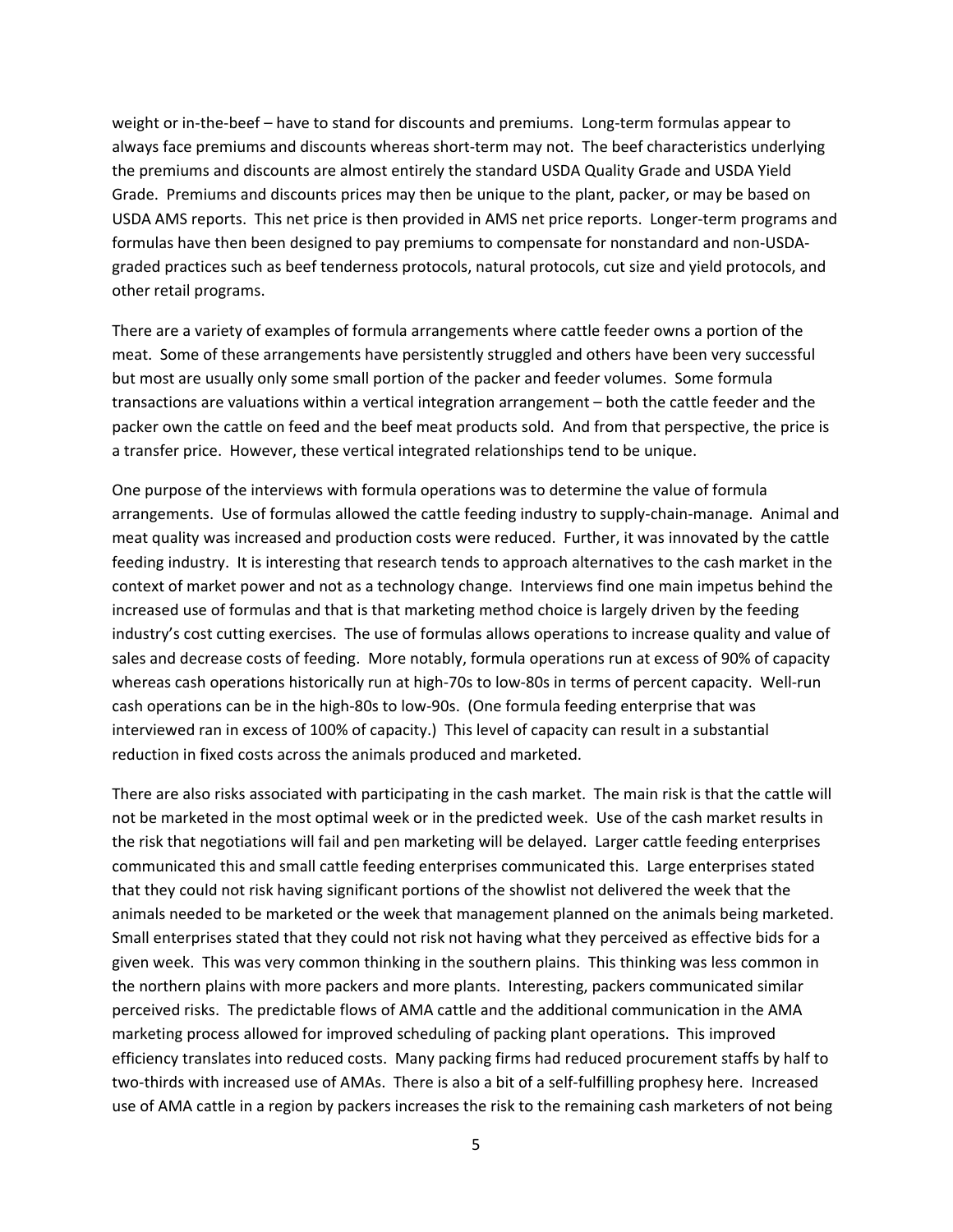able to market timely. Perceived imbalances in packing capacity relative to cattle feeding capacity were much discussed in the south and less so in the north. Further, program cattle – and cattle associated with brand marketing or value-added – tend to be marketed through AMAs. Cattle feeding enterprises and packing enterprises rely on the prices for these value‐added beef products to be tied to the underlying cattle and beef market and not due entirely to the relative supply and demand balances of the program cattle.

Formula operations achieved efficiency and value from formula arrangements relative to using the cash market. These operations could routinely construct \$25 per head values associated with formula marketing during the interviews. Animals and pens were more efficiently managed while on feed. Business operations were more efficient with less overhead. Throughput of animals – percent capacity utilization – was higher. Animals and pens were paid more premiums and fewer discounts associated with carcass characteristics. Costs were lower and revenues were higher. The amount of \$25 per head is a conservative figure. Businesses that made substantial use of cash markets disbelieved this evidence. And well‐run cash operations could have similar efficiencies, animal valuations, and overhead reductions but the complete system was less formal in the cash market business model.

Formula operations communicated a necessity to move away from cash market use. Participating in the cash market disrupted operations. Cash market information was often important but participating in that market was a detriment to the business and the cash market information value was substantially less than the value of the formula. Very rarely did any formula operation express an interest in returning to the cash market or in marketing any animals through cash markets. A very small number of businesses suggested additional fed cattle could be marketed through the cash market to generate price information. Mainly, formula operations viewed selling in the cash market as at least a \$25 per head cost. The cash market had value in terms of price information but not in terms of opportunity. Within cash operations interviewed, individuals communicated a skill set, interest, and a strong perceived need for continuing to participate in the cash market. These business models, the individuals that create them and are attracted to them, are different from formula operations. Cash operations believed the work they did negotiating price had value. Further, these operations expressed dissatisfaction with doing the price discovery work that the formulas then used. They clearly understood they were the residual market, there were fewer businesses in this portion of the market doing the work, and were dissatisfied. More than one cash operation stated that they bid and ask a cash price and then converted the agreed to market price to a futures basis price knowing that the basis realization would be by default reported by the AMS as a forward contract price.

The other type of business model interviewed that made minimal use of the cash market was those that extensively forward contracted. There are a number of these operations. The forward contracting here is not hedging. Price risk management was an integral part of all feeding organizations. The only operations that did not communicate the importance of price risk management were diversified with farming and crop enterprises. But forward contracting here is negotiating a price for fed cattle outside of the cash market window. Ownership transfers from the cattle feeder to the packer with an agreed to forward contract price. Forward contracting operations were integrating upstream to feeder animal and calf suppliers, were sourcing cattle early, and had well-coordinated systems for sourcing based on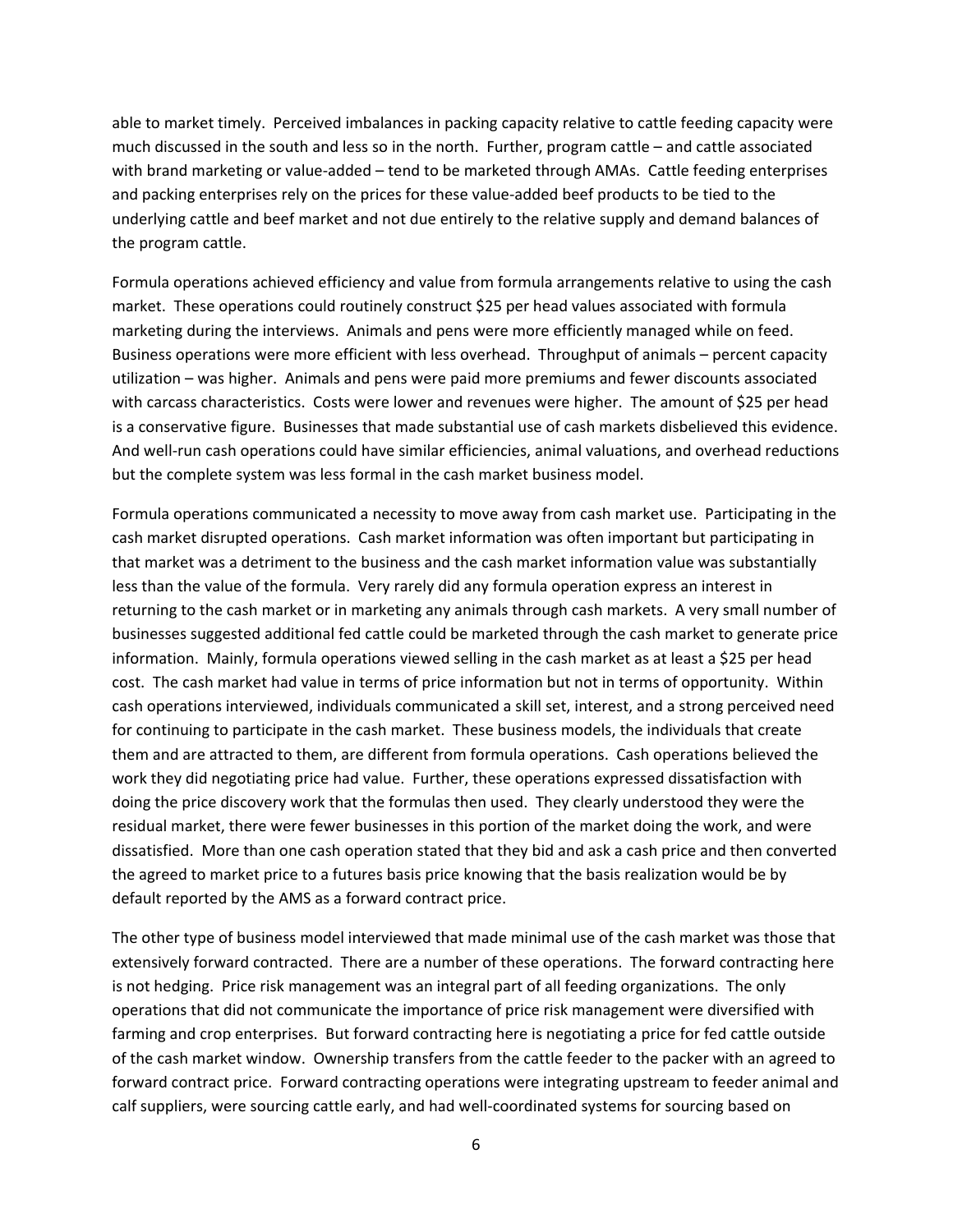pricing opportunities. Many long‐term formula operations did this as well: the process of sourcing cattle was an integral part of the business model. Similar to formulas, forward contracting was indispensable to the business and more valuable that the cash market. Again, cash market information was important but it was the risk management was essential to the firm. The cattle needed to be sold. Forward contracting operations tended to have younger independent owners, more borrowed money and less investment capital.

Forwarding contracting operations were asked to value that marketing method. What was that method worth relative to, for example, returning to cash market use? This was a difficult question for all interviewed. Forward contracting was how the business operated. Interviewees had difficulty envisioning operating any other manner. This was unlike formulas which were often used specifically to decrease costs and increase revenue. Dollar amounts could be constructed by formula operations through benchmarks. Forward contract operations did not have similar benchmarks. But values less than the formula \$25 per head – \$15 to \$25 per head – could be constructed through risk management and size‐of‐business assessments. Thus, the value of forward contracts is less than formulas but still substantial and higher than valuations of the cash market.

Sourcing decisions for both forward contracting and formula operations were coordinated with growing operations both within the cattle feeding enterprise and with contractors providing growing services. AMA organizations appeared to be integrating upstream to secure supplies as animals and forage resources were available. This is where the cattle feeding businesses innovated and invested time. There was less integration downstream between cattle feeding and meatpacking operations – formal integration and not just separate cattle feeding and meatpacking profit centers owned by a parent company. However, there is some formal integration and some innovative relationships. The valuing of most transactions between cattle feeders and meatpackers are based on price and in terms of live or carcass weight. With valuation based on price, profits of the cattle feeding and meatpacking businesses are not combined. Price creates separation. Most formally integrated operations valued based on price. However, others valued based on proportional ownership of animals. In these quantity‐shared relationships, feeding organizations produced animals that make the packer money as well as the feedlot. And packers ran operations to make the feedlot money as well as the packer. These quantity‐ shares do not require fed cattle price information – only wholesale beef price information. The interviews demonstrated that these relationships also required substantial communication of financial information and trust not needed in arm's length price‐based transactions. These quantity‐share arrangements are present but not prevalent.

Interviewees were asked if fed cattle markets were too thin: what proportion of cash trade is too thin? And too thin implied the formula operation would not use the price from that market or the cash operation would discount the usefulness of the price information. There were marked differences between businesses that use the cash market and those that used alternatives. Cash market traders wanted to see 30‐50% of trade in a regional market as cash trade. Formula operations were less concerned about thinning cash trade (10% was more than acceptable) as long as the resulting prices in the thin region mirrored prices in other regions. Forward contracting operations viewed themselves as not contributing to the thin markets problem. Clearly with the AMA operations, the focus of concern is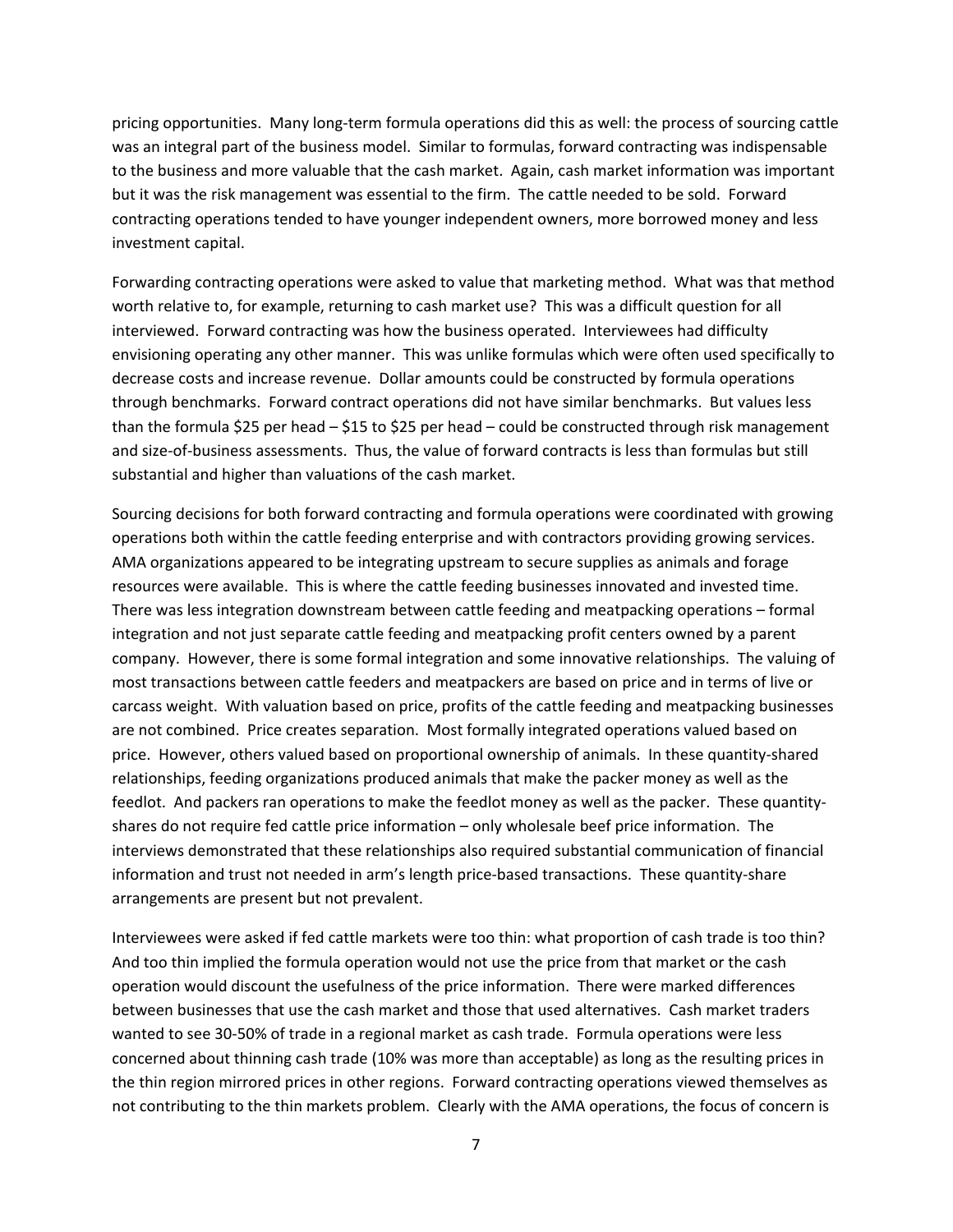on information revealed by price and not the price discovery process. Price discovery is the changing of price to reflect changing market conditions. It is work. There was little recognition of this function – learning which markets discovered new market conditions first – as long as prices were not out of line with other markets then there was no perceived problem. This is a striking finding: an understanding of price discovery is not common.

With the cash trade in Texas-OK-NM effectively approaching zero in late 2014, formula operations in those areas and packers procuring through formulas were asked how they changed the pricing of those arrangements and what they would consider in the future. There were volume contingencies for the price used in every formula. There were volume minimums requiring additional communication and possibly the price used would change. Different neighboring USDA AMS regions were used instead or to form an average. Likewise, the price change in the neighboring region was used with the previous reported base in the too‐thin market. The USDA 5‐Area weighted average price was also used in raw form and with adjustments based on history to the thin region. A surprising result was the willingness to transition to futures contract based pricing or basis pricing of formulas – considered but not much used. Futures contract prices and averages of prior days – and future days – were being considered for formulas. Futures based basis pricing were also used for cash trades. And basis trades that were hedged by the cattle feeder were often converted to a hedged position for the packer buyer.

Formulas and forward contracts clearly have value. So what's the negotiated cash market worth – in terms of opportunity for use and information provided? Information on the value of price information, which can be interpreted as the value of the service of those that perform price discovery, plays a role in potential public good market interventions. Some of the industry members that were interviewed expressed a willingness to pay others to discover price that is then used in formula transactions. Many formula operations recognized the need for price information in current – very successful and valuable – business models. The missing market is the market for price information. Price information is ubiquitous in a market economy. However, its abundance is shrinking while it remains needed to value fed cattle transactions. This information is also needed in the context of risk management. All formula operations conduct substantial risk management. And they recognize with less price information there is less historical basis information upon which risk management programs depend.

In addition to valuing formula and forward contract marketing methods, AMA operations were asked to value cash market price information. What is having cash market price information worth? What would they be willing to pay and similarly what would they be willing to be compensated to do the work of price discovery? The calculus hinges on how much greater is the value of AMA methods than the value of price information? Cash price information is not worth zero but is significantly less than the value of AMA methods. When pressed, interviewees communicated that cash price information was worth \$1‐ \$3/head. There were a few larger valuations but all were less than \$5/head. (Many businesses approached the question that the information was worth the value of current – and possibly future – Beef Checkoff. The current checkoff is \$1 per head and discussions are to increase that amount to \$2 per head.) These are willingness to pay measures. Willingness to accept measures were comparable for operations that negotiate in cash markets. Cash market operations in fact often started their answer with that cash information was indispensable – implying very high value. However, cash operations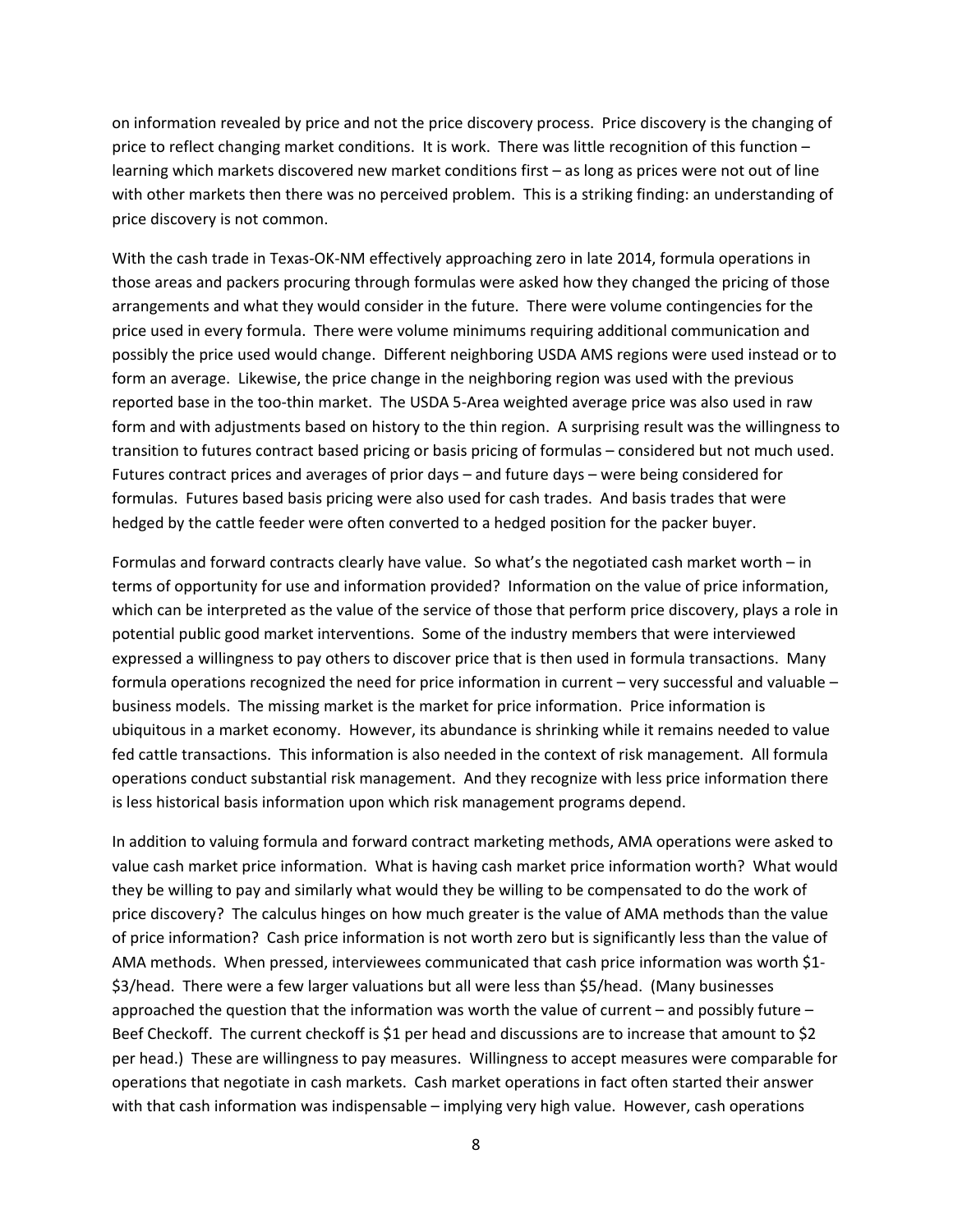reversed themselves and made more reasonable arguments when asked what to pay amount for access to price information. Reasonable assessments were by both cash and AMA operations once the issue was framed as willing to pay and willing to accept. Further, formula and forward contracting operations were simply almost always not willing to do this activity – they were willing to pay but not willing to be compensated. Cash operations were willing to accept almost any amount recognizing that they were paid zero now but were also not willing to sacrifice the ability use to short-term formula.

Interviewees were then asked about the value of cash price information in combinations of regional markets – for example, southern (TX-OK-NM and KS) and northern markets (NE and IA) – and the value of information at the national level of the 5-market weighted average. Combinations of markets were worth more and the national market was the most valuable but valuations did not escalate. Interviewees were relatively unwilling to value multiple and national markets – "it's more" – but cooperating with this thought experiment was not much done. Further, all recognized that the value of cash is clearly and directly limited by the fact that there is a futures market and it will simply do more of the price discovery work. They also recognize that the performance of the futures market would be at issue with a thin cash market to which it is tied. But it was communicated that it was a problem for the Chicago Mercantile Exchange. (Maybe not after the fall of 2015.) The cash market valuations clearly suggest formula marketing will be the dominant method and that cash market use will continue to thin. This is a clear result of these interviews: AMA marketing methods are valued higher than that of marketing through the negotiated cash trade. It is in the best interest of the individuals within the fed cattle industry to use AMAs and to make less use of the cash market.

Thin markets price discovery research makes use of two parameters which are assumed in all past applied work. The method is based on the Chebyshev inequality that communicates a sample size (number of transactions) needed to assess a population parameter relative to a sample statistic (this is sampling error) with a certain probability. The unknown parameters are the sampling error and the probability. With these two parameters then the number of transactions needed can be calculated. Questioning interviewees about these two assumed parameters was a difficult exercise. The questions are almost unanswerable even for interested and informed participants. (They are certainly unanswerable outside of an interview format.) Prior research uses \$1/cwt or substantially less and 90‐ 95% for the probability. These two parameters were too small and too large for those interviewees willing to continue the discussion. The \$1/cwt error was the lowest figure suggested and 75‐80% of the time was a more typical probability. These elicited parameters imply that industry member's working knowledge of markets say that effective price discovery can happen with historically small cash trade before it is a problem. The bigger issue to the industry was the longer term persistence of the problem and the impact on business profitability. No interviewee was concerned that thin markets had negatively impacted business profitability over a significant time period. Although some cash businesses communicated that their work had moved prices higher week in and week out. If an impact on profitability was the case then interviewees said they would act. I followed up with, "What would you do?" Discussion was vague after that. Frequently, that question was then posed back to the interviewer, "What should we do?" In short, the industry is aware of the issue, concerned that it may be a problem, and is to be open to prescriptions for industry action.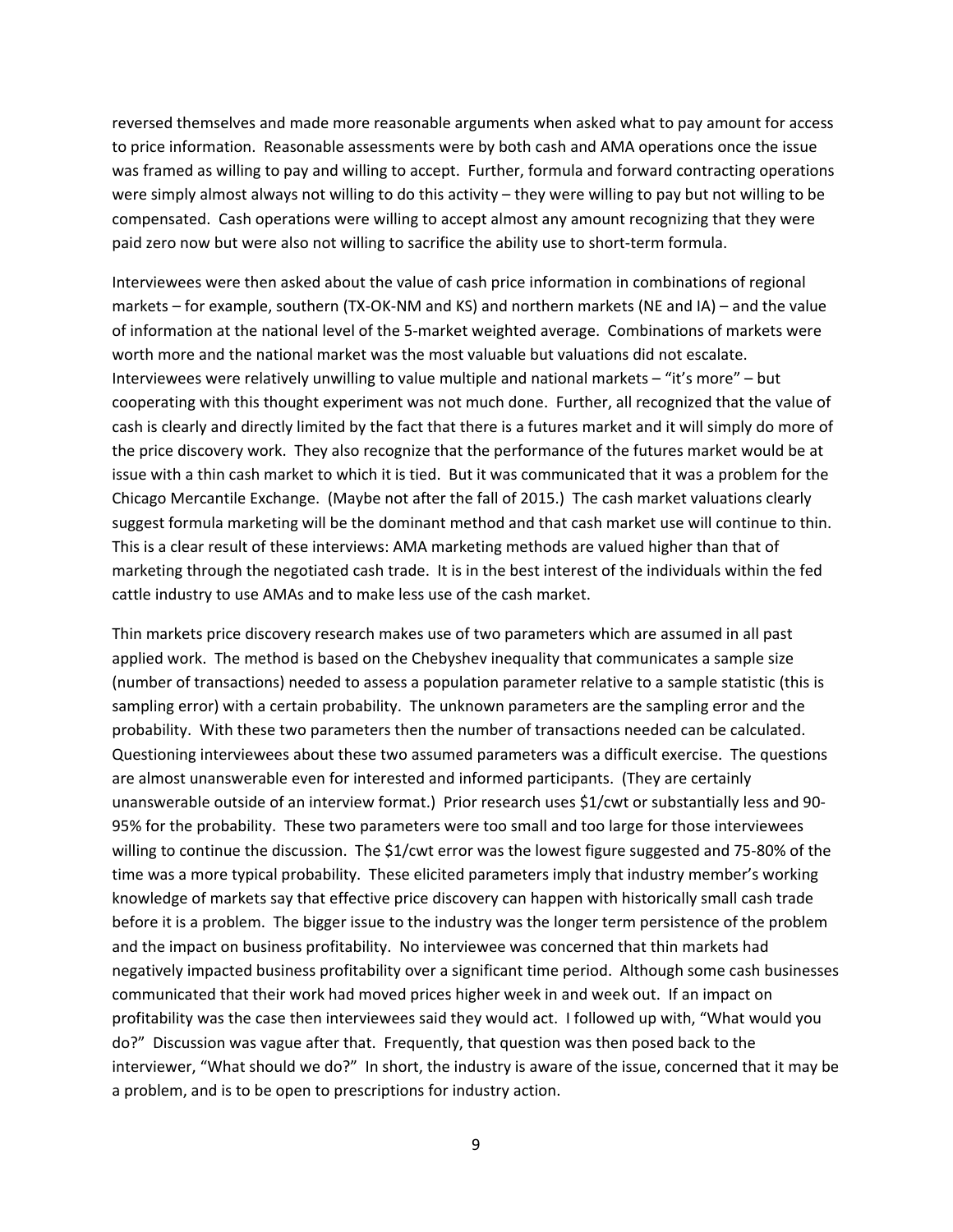The information above gives a hint as to the direction the discussions went regarding, "What should the industry do about it?" There was an interest in almost any means of addressing the thin markets issue – except legislation and regulation. However, it was not apparent that specific actions being taken by businesses. Actions that might impact discovery, price information, and price reporting being considered by businesses interviewed were all in the best interests of those doing them and minor consideration was given to the impact on the marketplace.

Interviews progressed through the acceptability of the proposed policy prescriptions. There were interests in participating in industry discussion, electronic trading, using marketing firms, and even compensating price discovery providers. But there was nothing specifically being done to address the thin markets problem. There were vertical integration arrangements that eliminated the need for a cattle price. But vertical integration was done for business reasons and not due to fed cattle pricing concerns. Again, reasons were internal and not due to problems valuing fed cattle.

Anything and everything was not acceptable, as there was no interest in government intervention and regulation. And little interest in new information sources. There were no technical fixes being used. There were those that were concerned for price discovery, and especially in the southern plains, but there were no actions to specifically improve it. The interest in electronic markets displayed the first‐ mover concern: they would want to see it work before they joined. It was well-recognized that, unlike financial services, overcoming transactions – primarily transportation – costs associated with trading cash fed cattle would be a problem for development of new or electronic markets. Many individuals talked about the need for trust and that there are high transactions costs in trading cattle – there are things that can impact the profitability of a transaction that may not be easily measured beforehand. Many other individuals talked that this was not an issue in that they had extensive databases of animal performance and profitability and that they established trust based on long proven histories. There was interest in using market makers such as those commission based firms that trade cattle for members.

I do not believe volume will return to cash markets outside of industry direction – or policy legislation. There are strong incentives for individuals to market fed cattle through methods other than negotiated cash trade. Interviews revealed the value of alternatives to the cash market. Marketing fed cattle is a technology with different short‐run and long‐run costs and different abilities to adjust or substitute. Formulas and forward contracts are too valuable relative to the value of a thickly traded cash market. For those that use that business model, the overwhelming individual economic incentive is to use formulas and forward contracts more and use the cash market less. The cash market has value – in terms of opportunities and information – but that value is small. There was interesting and impressive innovation in cattle feeding business models. There was a strong use of technology and effort to coordinate upstream. But no similar level of innovation in valuing fed cattle. Forward contracting businesses were doing the most. They had accumulated basis bid/ask history for cattle placed and to be marketed in certain windows. This information is not well known to firms that do not do something similar at substantial volumes. There were a few current formula businesses that stated a willingness to trade more fed cattle in cash markets. That they could and would do this if they perceived markets were too thin. This was not a common position.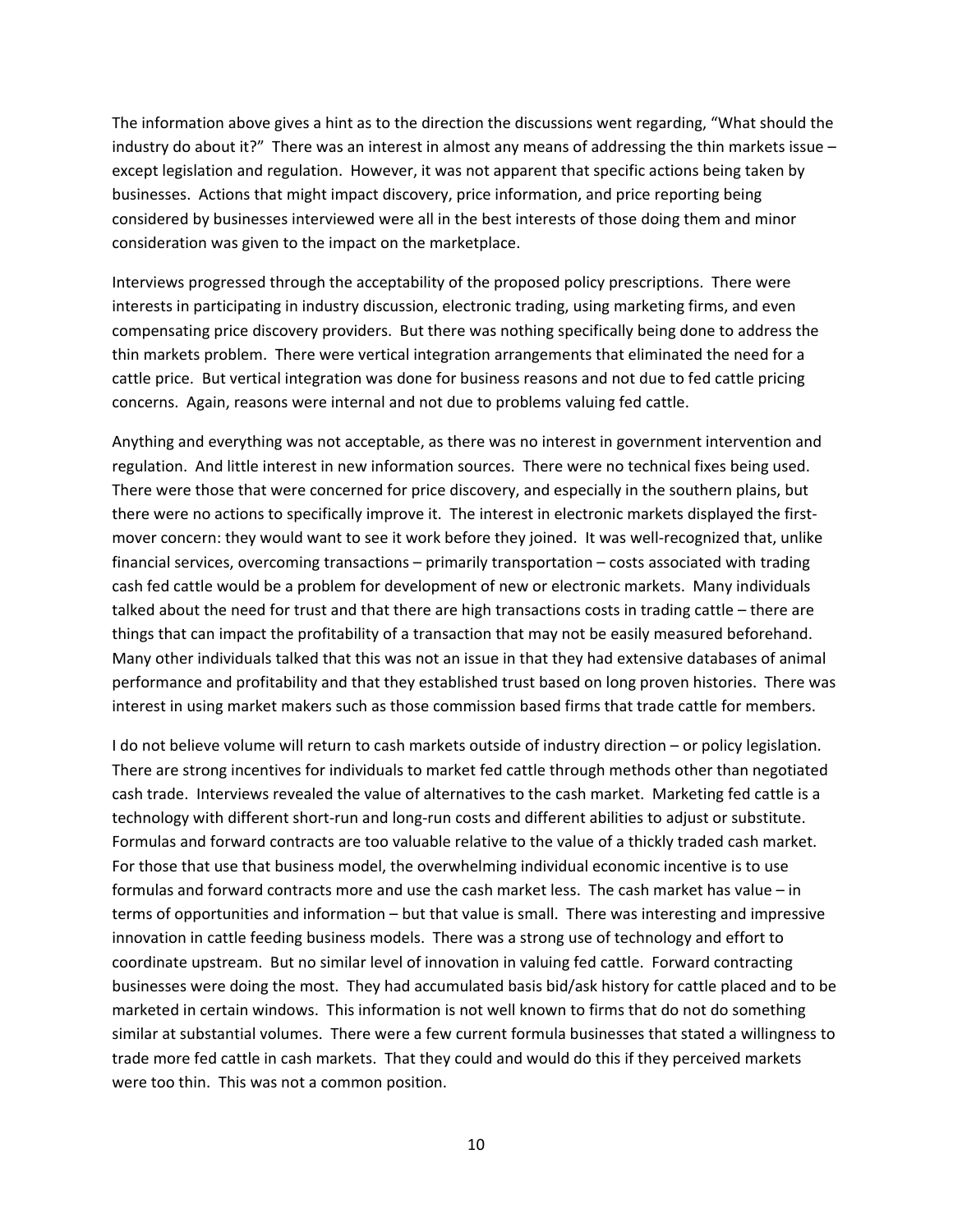But the value of the cash market is not zero. Many formulas use information from efforts of those that negotiate cash prices. Likewise, forward contracts can require historical information on cash prices to construct basis estimates – or a history of basis bids and basis trades which are not public. Further, it has public good characteristics. Price information is a good needed by many in the industry and in upstream and downstream firms. However, alternatives to the cash market make use cash market information but do not contribute to its provision. This is the classic public good problem. To protect the commons – the value of the cash market opportunity and its information – the cattle and beef industry must do things to help the remaining cash market work better, offset incentives to not use the cash market, and/or create a market for the price information. These are the policy prescriptions for the industry to consider. Further, approaching the problem from this perspective will result in the problem being fixed as opposed to it being a much‐discussed persistent problem.

#### **Conclusions**

The thinning cash fed cattle market is the result of participants making use of alternative marketing arrangements (AMAs). For the fed cattle industry AMAs are largely formula cattle and less so forward contracts. Participating in the cash market has costs. There are strong incentives for individual businesses to move away from using the cash fed cattle market. Discussions with cattle feeding industry members reveal that the costs of participating in the cash market are high. Making use of formulas or forward contracts reduces these costs. In short, fed cattle are marketed in a timelier manner so that meat quality and animal performance are improved and these enterprises are also more efficient in management and operations. Businesses could construct \$15‐\$25 per head values associated with AMA use. Fed cattle pens have a known buyer and will have market price risk well-managed. Cash markets can be relatively disorderly. Negotiating in the cash market has the risk that the effort fails and fed cattle are marketed at higher costs later. These positions were reinforced by interviews of packing businesses. Coordinating the marketing of fed cattle allowed lower costs, better plant management, and improved flows of quality‐differentiated products. Alternatives to the cash market were found to be more valuable relative to the value of thicker cash markets. Cash market information and possibly opportunity was worth \$1‐\$3 per head. Further, marketing method use, from discussions with the industry, have the appearance of changes in combined production and marketing technology.

The cash market is not as valuable to those that have business models based on formulas or forward contract. But cash market information is often important. It is valuable to those businesses that use formulas and forward contracts, and also to all those upstream businesses that produce seedstock and feeder cattle as well as all those downstream businesses that provide beef food products and services. But the individual incentives are clear and we will have thinner fed cattle price discovery in the future.

The incentive that benefit the individual does not, in fact, benefit the overall marketplace in terms of the quality of price discovery. Cash fed cattle price discovery in 2015 was effectively conducted in the northern plains. There is some price discovery in Kansas and arguably none in Texas. As important as the southern plains are in the production of fed cattle there is relatively little work conducted there to determine the value of those fed cattle.